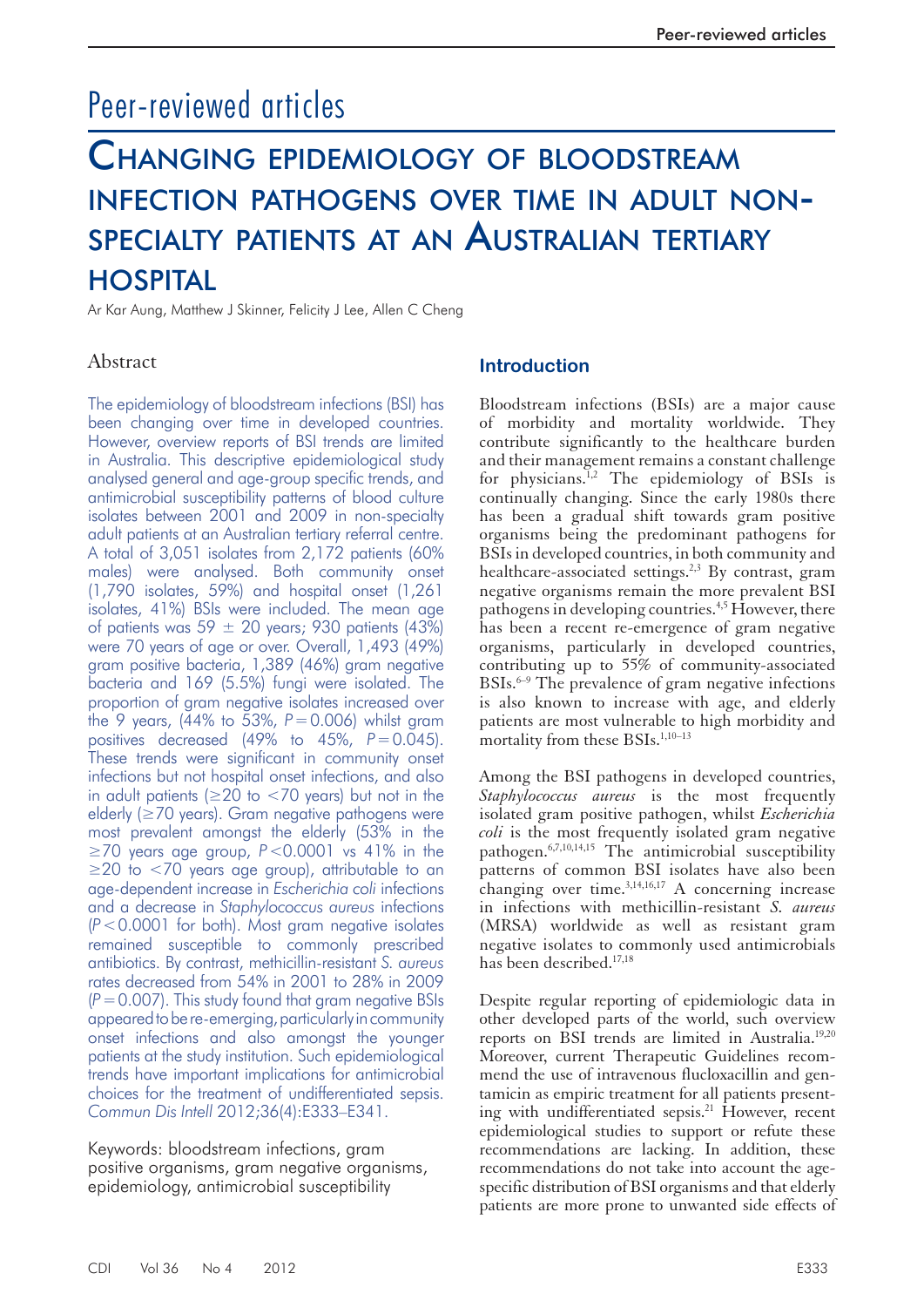antibiotic treatment. All these factors pose significant challenges for the management of undifferentiated sepsis for the hospital inpatient population, which comprises both community and hospital onset infections. This descriptive epidemiological study was conducted with the aim of reviewing the changing trends in the epidemiology of BSI pathogens, and the antimicrobial susceptibility patterns for the most commonly isolated organisms over a 9-year period, among non-specialty inpatients at a single Australian tertiary institution. The study further stratified the overall trends into community and hospital onset infections and two age groups: adults  $(\geq 20)$  years to  $\langle 70 \rangle$  years) and the elderly ( $> 70 \rangle$  years) to determine any strata-specific trends.

# **Methods**

 This study was conducted at The Alfred; a 380 bed adult tertiary referral centre and university teaching hospital, in Melbourne, Australia. Approval to conduct the study was obtained from the hospital ethics committee prior to commencement.

 BSI isolates collected between 1 January 2001 and 31 December 2009 from patients aged 20 years or over were identified. Both community and hospital onset infections were included. Community onset infections were defined as the time from hospital admission to the first positive blood culture of 48 hours or less, and hospital onset infections as occurring more than 48 hours post-admission. Information on patient demographics, positive blood culture isolates and antimicrobial susceptibilities were extracted from computerised admission and routine laboratory databases.

### **Study population**

 Organ transplant recipients, haematology, oncology, respiratory (including cystic fibrosis) and burns patients were excluded as they represented heterogenous populations. Patients included in the study were from 'non-specialty' populations, defined as any patient from an inpatient unit who did not meet the above exclusion criteria. They included all patients from general medicine, subspecialty medicine units (including patients on haemodialysis), psychiatry, radiation oncology, general surgery and surgical specialties (including trauma but not the burns unit). These patients were chosen as they represented a more homogenous group who were not heavily immunocompromised nor were they likely to have bloodstream infections with distinct pathogens, thereby closely representing the general patient population.

 Coagulase negative staphylococci isolates were excluded as it was not possible to retrospectively differentiate between true infection and contamination. Duplicate isolates, defined as the growth of the same organism within 14 days of the primary blood culture with the same antibiograms, were counted as a single BSI episode.

 During the period of this study, *in vitro* antimicrobial susceptibility data for BSI isolates and minimum inhibitory concentration (MIC) breakpoints were reported by the laboratory in accordance with the British Society of Antimicrobial Chemotherapy guidelines using the disc diffusion method. 22

### **Statistical analysis**

 All statistical analyses were performed using GraphPad Prism 4.0 (GraphPad Software, San Diego, CA). Continuous numerical data were expressed as mean ± standard deviation and categorical data were expressed as count and proportions. Dichotomous age groups of adult and elderly were pre-defined for statistical analysis. These age groups were chosen to reflect the published epidemiology of BSIs and associated mortality in the elderly, and are also in accordance with recent studies of the elderly populations. 23–25

 Simple linear regression analyses were performed using years as independent variables and proportions of gram positive and gram negative organisms in a given year as dependent variables to detect significant trends over time. These trends were further stratified according to community and hospital onset BSIs and pre-defined age groups of adult and elderly to further detect category specific trends. Similar linear regression analyses were performed on antimicrobial susceptibility data, with per cent susceptibility as dependent variables, for key isolates to antimicrobials of interest. With all linear regression analyses, normality of distribution was assumed and a two sided *P* -value of less than 0.05 was considered significant, provided the coefficient of determination,  $R^2 \geq 0.3$ .

 Pearson's chi-square tests were used to measure the differences in the proportions of gram positive and gram negative BSIs and the proportions of individual BSI organisms between the pre-defined age categories. In these analyses, the proportions over the 9-year period were collapsed into overall proportions in each age group. A two sided *P* - value of less than 0.05 was considered statistically significant for chi-square tests.

# **Results**

 A total of 5,821 blood culture isolates were identified over a 9-year period. After exclusions (Figure 1), 3,051 isolates were included for further analysis. These isolates represented a total of 2,172 patients (60% males). Of the excluded blood cultures,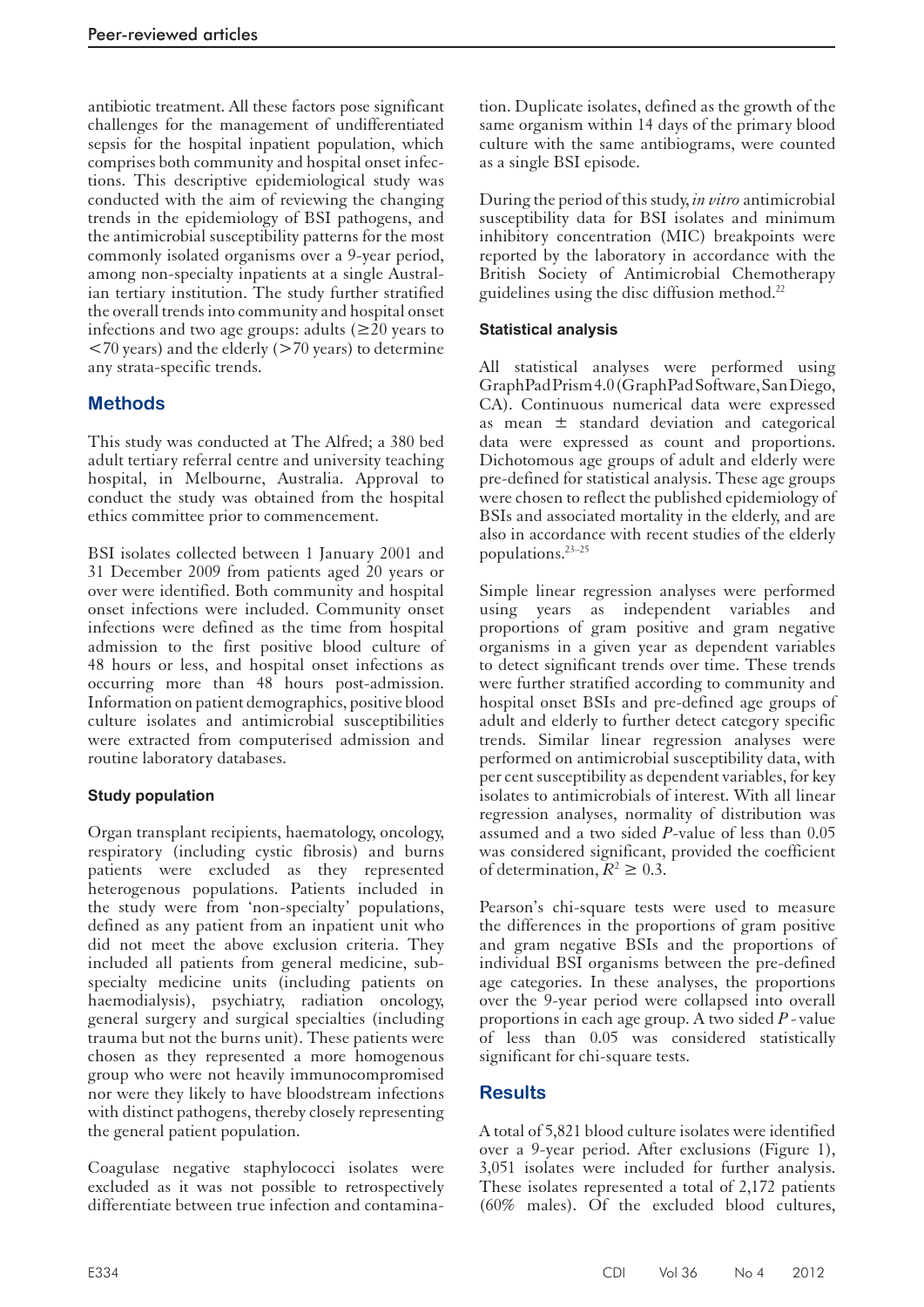coagulase negative staphylococci were isolated from 2,467 samples (42% of all positive blood cultures). Other excluded samples were 72 from patients aged less than 20 years and 231 duplicates. The mean age of patients was 59  $\pm$  20 years and 930 (43%) patients were in the elderly age group.

 Table 1 details BSI isolates over the 9-year period, with figures for the lead pathogen in each group. Overall, there were 1,493 (49%) gram positive isolates, 1,389 (46%) gram negative isolates and 169 (5.5%) fungal isolates. Of the isolates analysed, 1,790 (59%) were community onset whilst 1,261 (41%) were hospital onset BSIs. Community onset BSIs comprised 861 (48%) gram positive, 904 (51%) gram negative and 25 (1.4%) fungal isolates while hospital onset BSIs, comprised 632 (50%) gram positive, 485 (39%) gram negative and 144 (11%) fungal isolates.

 A statistically significant increase in the proportion of gram negative pathogens was evident over time  $(44\% \text{ in } 2001 \text{ to } 53\% \text{ in } 2009, P = 0.006) \text{ with a}$ concomitant decrease in the proportion of gram positive pathogens (49% in 2001 to 45% in 2009,  $P = 0.045$ ) (Figure 2). Community onset BSIs showed similar statistically significant trends in increasing proportions of gram negative pathogens and decreasing proportions of gram positive pathogens over time (Figure 3). By contrast, no statistically significant changes in trends over time were detected for hospital onset BSIs (Figure 4). When stratified according to age groups, statistically significant trends in increasing gram negative infections and decreasing gram positive infections were observed over time in the adult age group (Figure 5). However, these trends were not evident

#### **Figure 1: A flow diagram outlining the selection process for isolates**



|                              |                | <b>2001</b> |          | 2002                  |     | 2003             | 2004           |       | 2005           |       | 2006                |               | <b>Z007</b> |       | 2008           |       | 2009              |                  | <b>Total</b> |               |
|------------------------------|----------------|-------------|----------|-----------------------|-----|------------------|----------------|-------|----------------|-------|---------------------|---------------|-------------|-------|----------------|-------|-------------------|------------------|--------------|---------------|
| Year                         | $\blacksquare$ | ಸಿ          | $\equiv$ | ್ನೇ                   | è   | ಸ್ಥೆ             | $\blacksquare$ | ಸ್    | c              | ಸ್    | $\equiv$            | $\frac{5}{6}$ | c           | ೢೕ    | $\mathbf{r}$   | ೢೕ    | $\mathbf{r}$      | ಸ್               | c            | ್ಧ            |
| positives<br>Gram            | 189            | 48.7        | 250      | 61.0                  | 216 | 51.3             | 175            | 47.9  | 145            | 44.3  | 142                 | 48.0          | 137         | 45.5  | 127            | 43.2  | 112               | 45.0             | 1,493        | 48.9          |
| S. aureus                    | 100            | 25.8        | 138      | 33.7                  | 107 | 25.4             | 87             | 23.8  | 78             | 23.9  | 72                  | 24.3          | 57          | 18.9  | 47             | 16.0  | 45                | 18.1             | 731          | 24.0          |
| negatives<br>Gram            | 169            | 43.6        | 137      | 33.4                  | 177 | 42.0             | 168            | 46.0  | 162            | 49.5  | $142$               | 48.0          | 151         | 50.2  | 152            | 51.7  | 131               | 52.6             | 1,389        | 45.5          |
| E. coli                      | 55             | 14.2        | 54       | 13.2                  | 20  | 16.6             | 63             | 17.3  | 73             | 22.3  | $\overline{\infty}$ | 27.4          | 80          | 26.6  | $\overline{7}$ | 25.2  | 68                | 27.3             | 618          | 20.3          |
| Fungi                        | 30             | 7.7         | 23       | 5.6                   | 28  | 6.7              | 22             | 6.0   | 20             | 61    | $\frac{2}{3}$       | 4.1           | 13          | 4.3   | 15             | 5.1   | ဖ                 | 2.4              | 169          | 5.5           |
| C. albicans                  | 13             | 34          | 13       | 3.2                   | 13  | $\overline{3}$ . | $\frac{2}{3}$  | 3.3   | $\overline{0}$ | 31    | ဖ                   | 2.0           | ∞           | 2.7   | တ              | 3.1   | $\mathbf{\Omega}$ | $0.\overline{8}$ | 86           | $\frac{8}{2}$ |
| episodes<br><b>Total BSI</b> | 388            |             |          | $100.0$ $410$ $100.0$ |     | 421 100.0        | 365            | 100.0 | 327            | 100.0 | 296                 | 100.0         | 301         | 100.0 | 294            | 100.0 | 249               | 100.0            | 3,051        | 100.0         |
|                              |                |             |          |                       |     |                  |                |       |                |       |                     |               |             |       |                |       |                   |                  |              |               |

Table 1: Bloodstream infection isolates, 2001 to 2009, by organism

BSI Bloodstream infections. Bloodstream infections. 5SI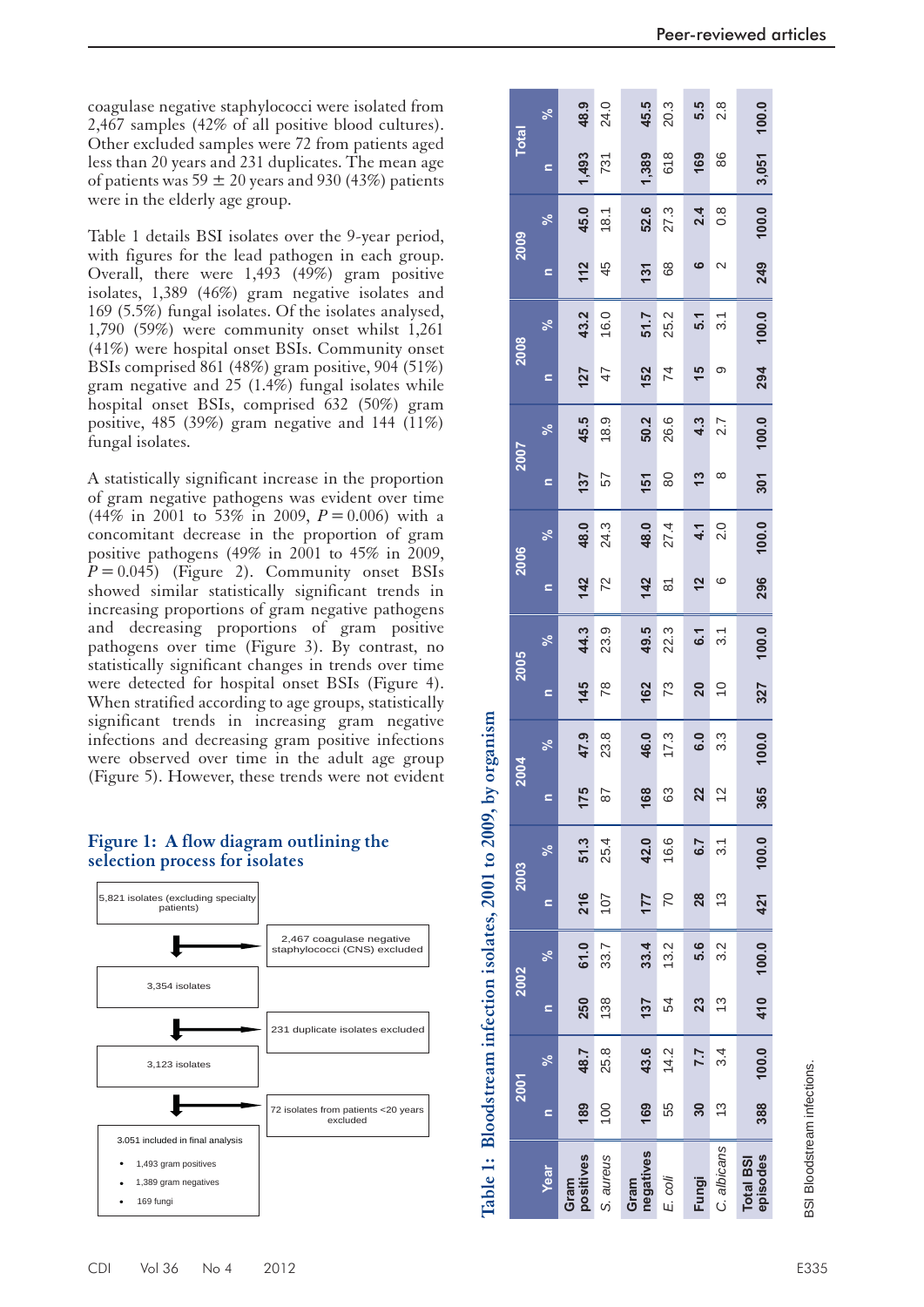in the elderly age group (Figure 6). Results of linear regression analyses were further summarised in Table 2.

 *S. aureus* (731 isolates, 24%) remained the most common BSI pathogen followed by *E. coli* (618 isolates, 20%); *Klebsiella pneumoniae* (160 isolates, 5.2%); *Enterococcus faecalis* (156 isolates, 5.1%) and *Pseudomonas aeruginosa* (112 isolates, 3.7%). The proportion of fungal BSIs was low (169 isolates, 5.5%), with *Candida albicans* being most frequently isolated (86 isolates, 2.8%).

 Gram negative BSIs were significantly more common in the elderly patients (41% in the adult age group vs 53% in the elderly age group,  $P < 0.0001$ ) whilst gram positive infections were more common in the younger patients (54% in the adult age group vs 42% in the elderly age group,  $P < 0.0001$ ). This finding was mainly mediated by an increase in prevalence of *E. coli* BSIs (15% in the adult age group vs 28% in the elderly age group,  $P < 0.0001$ ) with a concurrent decrease in prevalence of *S. aureus* BSIs with age (27% in the adult age group vs 19% in the elderly age group,  $P < 0.0001$ ). No other statistically significant age group specific differences in proportions were observed for other pathogens in the top rank order.

 In terms of antimicrobial sensitivity (Table 3), the percentage of methicillin-resistant *S. aureus*  (MRSA) BSI episodes decreased from 54% in 2001 to 28% in 2009 ( $P = 0.007$ ). Most *Ent. faecalis* isolates remained susceptible to amoxicillin, and this trend did not change over time  $(P = 0.13)$ ; although an increase in vancomycin resistance was noted over this 9-year period ( $P = 0.035$ ). A similar trend in vancomycin resistance was also observed for *Ent. faecium* isolates  $(P = 0.012)$ ; however, their overall numbers remained relatively small.

 Most *E. coli* isolates remained susceptible to gentamicin and carbapenems but an increase in resistance to third-generation cephalosporins and ciprofloxacin was observed  $(P = 0.027$  and 0.019 respectively). There was a significant increase in ceftazidime resistance in  $E$ . *coli*  $(P = 0.013)$ , indicating an increase in the number of extended spectrum beta-lactamase inhibitor producing organisms, but the overall proportions remained low (<5%). Other key gram negative isolates remained susceptible to the commonly used antibiotics. Interestingly, gentamicin resistance decreased over time in *Klebsiella spp.*  $(P = 0.044)$  (Table 1).

# **Discussion**

 In certain developed regions of the world, such as North America and Europe, the epidemiological data on BSI pathogens and their antimicrobial

susceptibilities have been published at regular intervals. 14,16,17 Likewise, in the Australasian region, the Australian Group on Antimicrobial Resistance has taken the lead in reporting the epidemiology of specific BSI pathogens such as *S. aureus.* 26–28 Although state-based surveillance programs are in place throughout Australia to monitor the epidemiology of bloodstream infections, reports from such programs are limited.<sup>29</sup> This study is one of the few Australian studies that has analysed trends for a range of pathogens to describe trends in the epidemiology of BSIs at a single referral centre. 19,20,30,31 One aim of this study was to encourage other Australian tertiary institutions to report epidemiological data of a similar nature, thus allowing for the collation of more generalisable regional and national data on the epidemiology of BSIs.

 At the study institution, gram positive BSIs remained prevalent overall in the non-specialty patient population over the last 9 years. However, there was a significant increase in the prevalence of gram negative BSIs with a concomitant decrease in gram positive BSIs over time. This trend appears to have been mediated by the changing epidemiology in community onset but not hospital onset infections and, also in the younger adult age group. Gram negative pathogens remained the predominant cause of BSI in the elderly. Whilst *E. coli* resistance to third-generation cephalosporins and ciprofloxacin increased over time, antimicrobial susceptibilities for other gram negative organisms remained relatively stable. Vancomycin-resistant enterococci (VRE) infection rates had increased but MRSA rates had decreased.

 In the last decade, gram negative pathogens have re-emerged as dominant contributors of BSIs in some developed countries, both in the healthcareassociated and community-acquired settings.<sup>6,7</sup> The study results appear to be consistent with these trends, although the trends for hospital onset BSIs failed to reach statistical significance. The reasons for this are unclear. However a change in the hospital patient population, local antimicrobial prescribing preferences and differing methods of clinical practice may play important roles.<sup>7</sup> Another possible contributing factor to this trend is the ageing population in developed countries, since gram negative infections are more common in the elderly and nursing home residents.<sup>11,13</sup> The study results challenged such assumptions. It was surprising to find that the changing epidemiology at the study institution was not mediated by the elderly age group, but rather by the adult age group. As with previous studies, it was found that in the elderly age group the likelihood of gram negative infections increased significantly. This demonstrates that there is a gradual shift towards infections involving enteric organisms with increasing age.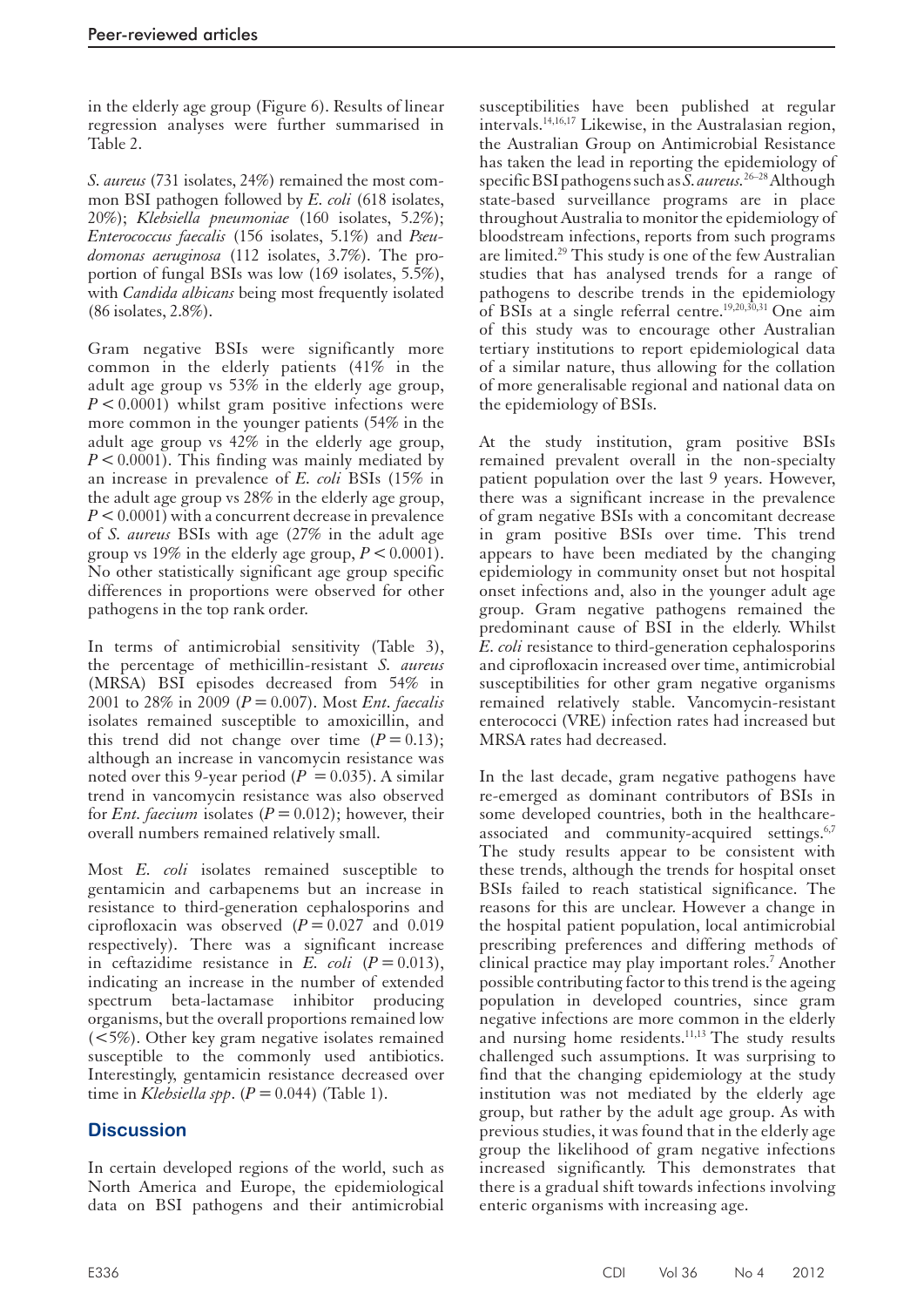#### **Figure 2: The proportion of gram positive and gram negative pathogens, 2001 to 2009**







 **Figure 4: The proportion of gram positive and gram negative pathogens in hospital onset bloodstream infections, 2001 to 2009** 



#### **Figure 5: The proportion of gram positive and gram negative pathogens in the ≥20 to <70 years age group, 2001 to 2009**



 **Figure 6: The proportion of gram positive and gram negative pathogens in the ≥70 years age group, 2001 to 2009** 



#### **Table 2: Linear regression analyses for proportions of gram positive and gram negative organisms**

| Dependent<br>variables             | <b>Gradient</b><br>estimate | <b>Intercept</b><br>estimate | P-value | $R^2$ |
|------------------------------------|-----------------------------|------------------------------|---------|-------|
| Figure 2 (overall)                 |                             |                              |         |       |
| <b>Gram positives</b>              | $-1.32$                     | 2,701.6                      | 0.045   | 0.459 |
| Gram negatives                     | 1.82                        | $-3,606.1$                   | 0.006   | 0.688 |
| <b>Figure 3 (community onset)</b>  |                             |                              |         |       |
| Gram positives                     | $-1.45$                     | 2,948.5                      | 0.014   | 0.601 |
| Gram negatives                     | 1.40                        | $-2,756.4$                   | 0.012   | 0.619 |
| <b>Figure 4 (hospital onset)</b>   |                             |                              |         |       |
| Gram positives                     | $-1.20$                     | 2,481.7                      | 0.20    | 0.222 |
| Gram negatives                     | 1.76                        | $-3,495.4$                   | 0.056   | 0.427 |
| Figure 5 (age $\geq$ 20-<70 years) |                             |                              |         |       |
| Gram positives                     | $-1.41$                     | 2,870.0                      | 0.003   | 0.736 |
| Gram negatives                     | 1.53                        | $-3,029.6$                   | 0.0002  | 0.869 |
| Figure 6 (age ≥70 years)           |                             |                              |         |       |
| Gram positives                     | $-0.92$                     | 1,893.2                      | 0.42    | 0.096 |
| Gram negatives                     | 1.89                        | $-3,736.3$                   | 0.12    | 0.314 |

Independent variable = Years (2001 – 2009)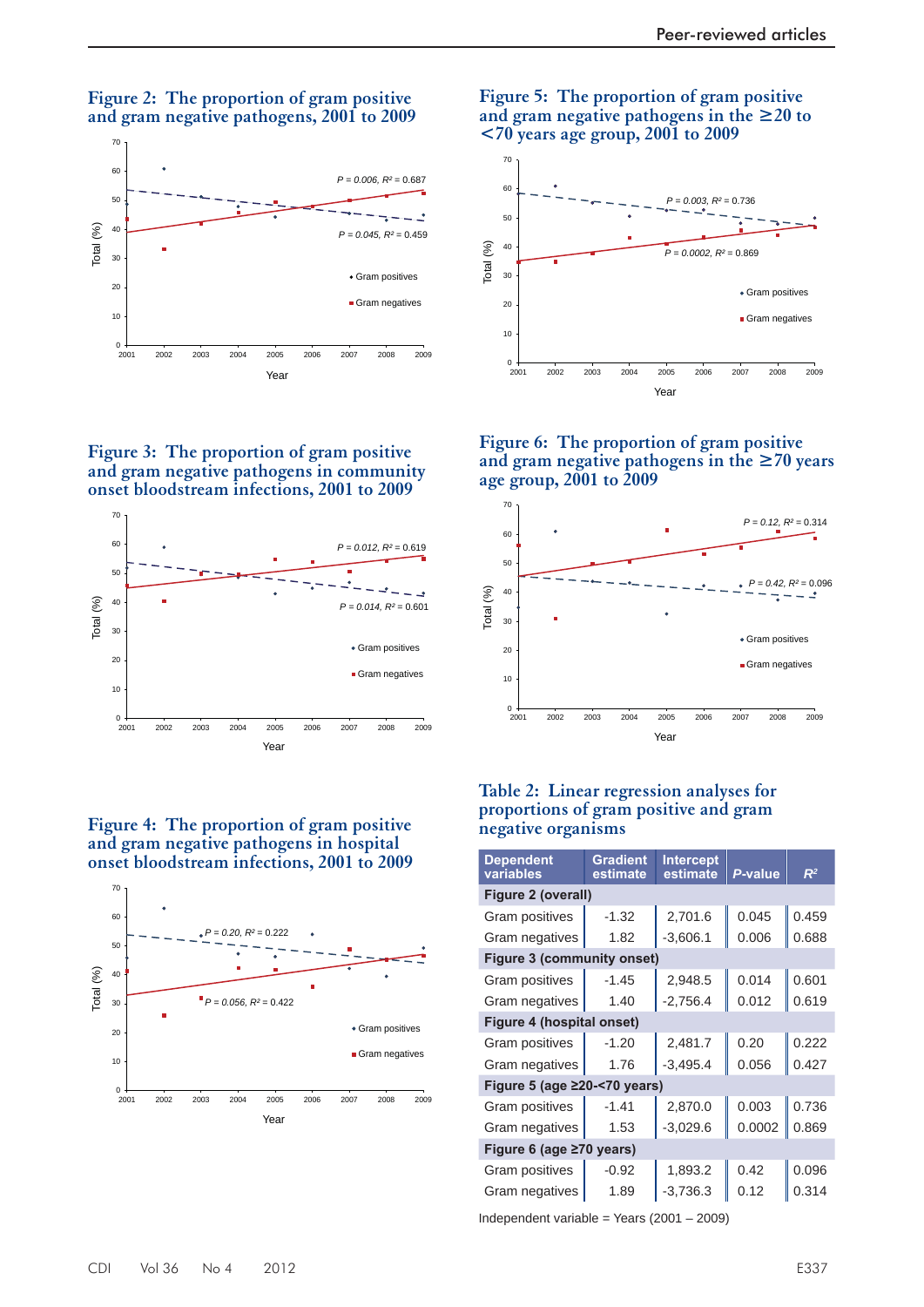| Table 3: Antimicrobial sensitivity for selected bloodstrea |        |       |        |       |        |       | m pathogens, 2001 to 2009 |       |        |       |        |           |        |       | (Number susceptible/Total, % susceptible) |       |        |          |         |         |
|------------------------------------------------------------|--------|-------|--------|-------|--------|-------|---------------------------|-------|--------|-------|--------|-----------|--------|-------|-------------------------------------------|-------|--------|----------|---------|---------|
| Organisms and<br>antimicrobials                            | 2001   |       | 2002   |       | 2003   |       | 2004                      |       | 2005   |       | 2006   |           | 2007   |       | 2008                                      |       | 2009   |          | Total   |         |
| ested                                                      | $\leq$ | $\%$  | $\leq$ | $\%$  | $\leq$ | $\%$  | ξ                         | $\%$  | $\leq$ | %     | $\leq$ | %         | $\leq$ | $\%$  | $\leq$                                    | %     | $\leq$ | $\%$     | $\leq$  | $\%$    |
| Staphylococcus aureus                                      |        |       |        |       |        |       |                           |       |        |       |        |           |        |       |                                           |       |        |          |         |         |
| Flucloxacillin                                             | 46/100 | 46.0  | 61/138 | 44.2  | 65/105 | 61.9  | 48/84                     | 57.1  | 35/74  | 47.3  | 41/72  | 56.9      | 42/55  | 76.3  | 33/40                                     | 82.5  | 29/40  | 72.5     | 400/708 | 56.5    |
| Erythromycin* (for<br>MRSA only)                           | 4/54   | 7.4   | 2/77   | 2.6   | 0/40   | 0.0   | 2/36                      | 5.6   | 4/39   | 10.3  | 4/31   | 12.9      | 1/13   | 7.7   | 2/7                                       | 28.6  | 2/11   | 18.2     | 21/308  | 6.8     |
| Enterococcus faecalis                                      |        |       |        |       |        |       |                           |       |        |       |        |           |        |       |                                           |       |        |          |         |         |
| Vancomycin                                                 | 11/11  | 100.0 | 30/30  | 100.0 | 23/23  | 100.0 | 20/20                     | 100.0 | 11/11  | 100.0 | 10/10  | 100.0     | 11/11  | 100.0 | 6/7                                       | 85.7  | 14/16  | 87.5     | 136/139 | 97.8    |
| Amoxicillin                                                | 10/11  | 90.9  | 29/29  | 100.0 | 23/23  | 100.0 | 22/22                     | 100.0 | 13/13  | 100.0 | 13/13  | 100.0     | 16/16  | 100.0 | 10/10                                     | 100.0 | 15/15  | 100.0    | 151/152 | 99.3    |
| Enterococcus faecium                                       |        |       |        |       |        |       |                           |       |        |       |        |           |        |       |                                           |       |        |          |         |         |
| Vancomycin                                                 | 3/3    | 100.0 | 7/8    | 87.5  | 6/7    | 85.7  | 5/6                       | 83.3  | 4/6    | 66.7  | 4/5    | 80.0      | 7/10   | 70.0  | 7/9                                       | 77.8  | 1/4    | 25.0     | 44/58   | 75.9    |
| Amoxicillin                                                | 2/3    | 66.7  | 2.8    | 25.0  | 3/7    | 42.9  | 1/6                       | 16.7  | 1/6    | 16.7  | 0/5    | $\infty$  | 2/10   | 20.0  | 0/10                                      | 0.0   | 0/4    | 0.0      | 11/59   | 18.6    |
| Escherichia coli                                           |        |       |        |       |        |       |                           |       |        |       |        |           |        |       |                                           |       |        |          |         |         |
| Gentamicin                                                 | 54/54  | 100.0 | 51/54  | 94.4  | 68/69  | 98.6  | 61/63                     | 96.8  | 70/70  | 100.0 | 77/81  | 95.1      | 75/77  | 97.4  | 69/73                                     | 94.5  | 55/60  | 51.7     | 580/601 | 96.5    |
| Third generation<br>cephalosporin <sup>+</sup>             | 53/54  | 98.1  | 54/54  | 100.0 | 69/70  | 98.6  | 63/63                     | 100.0 | 69/71  | 97.2  | 79/81  | rö.<br>50 | 73/77  | 94.8  | 69/74                                     | 93.2  | 60/62  | 96.8     | 589/606 | Ņ<br>50 |
| Ceftazidime <sup>#</sup>                                   | 53/54  | 98.1  | 54/54  | 100.0 | 67/69  | 97.1  | 62/62                     | 100.0 | 69/71  | 97.2  | 79/81  | r.<br>50  | 73/77  | 94.8  | 68/73                                     | 93.2  | 58/61  | 95.1     | 583/602 | 96.8    |
| Meropenem                                                  | 54/54  | 100.0 | 53/54  | 98.1  | 68/69  | 98.6  | 63/63                     | 100.0 | 71/71  | 100.0 | 80/81  | 98.8      | 76/77  | 98.7  | 73/73                                     | 100.0 | 61/61  | 100.0 \$ | 599/603 | 99.3    |
| Ciprofloxacin                                              | 54/54  | 100.0 | 51/54  | 94.4  | 67/69  | 97.1  | 61/63                     | 96.8  | 67/71  | 94.4  | 79/81  | ယ္<br>57  | 72/77  | 93.5  | 68/73                                     | 93.2  | 56/61  | 91.8     | 576/603 | 95.4    |
| Klebsiella spp                                             |        |       |        |       |        |       |                           |       |        |       |        |           |        |       |                                           |       |        |          |         |         |
| Gentamicin                                                 | 39/41  | 95.1  | 22/25  | 88.0  | 18/20  | 90.0  | 25/29                     | 86.2  | 16/16  | 100.0 | 16/17  | 94.1      | 21/21  | 100.0 | 20/20                                     | 100.0 | 19/19  | 100.0    | 196/208 | 94.2    |
| Third generation<br>cephalosporin <sup>+</sup>             | 38/41  | 92.7  | 23/25  | 92.0  | 20/20  | 100.0 | 26/29                     | 89.7  | 16/16  | 100.0 | 14/17  | 82.4      | 22/22  | 100.0 | 19/20                                     | 95.0  | 19/19  | 100.0    | 197/209 | 94.3    |
| Ceftazidime <sup>#</sup>                                   | 38/41  | 92.7  | 22/25  | 88.0  | 18/20  | 90.0  | 26/29                     | 89.7  | 16/16  | 100.0 | 14/17  | 82.4      | 21/21  | 100.0 | 9/20                                      | 95.0  | 19/19  | 100.0    | 193/208 | 92.8    |
| Meropenem                                                  | 41/41  | 100.0 | 25/25  | 100.0 | 20/20  | 100.0 | 28/29                     | 96.6  | 16/16  | 100.0 | 11/17  | 100.0     | 21/21  | 100.0 | 20/20                                     | 100.0 | 19/19  | 100.0    | 207/208 | 99.5    |
| Ciprofloxacin                                              | 41/41  | 100.0 | 22/25  | 88.0  | 20/20  | 100.0 | 29/29                     | 0.00  | 16/16  | 100.0 | 16/17  | 94.1      | 19/21  | 90.5  | 20/20                                     | 100.0 | 18/19  | 94.7     | 201/208 | 96.6    |
| Pseudomonas spp                                            |        |       |        |       |        |       |                           |       |        |       |        |           |        |       |                                           |       |        |          |         |         |
| Ciprofloxacin                                              | 11/11  | 100.0 | 11/12  | 91.7  | 16/18  | 88.9  | 11/15                     | 73.3  | 13/18  | 72.2  | 10/11  | 90.9      | 8/8    | 100.0 | 11/11                                     | 100.0 | 5/6    | 83.3     | 96/110  | 87.3    |
| Tobramycin                                                 | 12/12  | 100.0 | 10/12  | 83.3  | 18/18  | 100.0 | 11/15                     | 73.3  | 16/18  | 88.9  | 11/11  | 100.0     | 7/8    | 87.5  | 11/11                                     | 100.0 | 6/6    | 100.0    | 102/11  | 91.9    |
| Meropenem                                                  | 10/10  | 100.0 | 7/8    | 87.5  | 16/18  | 88.9  | 10/15                     | 66.7  | 16/18  | 88.9  | 10/11  | 90.9      | 8/8    | 100.0 | 9/11                                      | 81.8  | 4/6    | 66.7     | 90/105  | 85.7    |

Erythromycin sensitivity was used as a surrogate marker for community-associated methicillin-resistant Staphylococcus aureus infections. \* Erythromycin sensitivity was used as a surrogate marker for community-associated methicillin-resistant *Staphylococcus aureus* infections.

Third generation cephalosporin susceptibility was determined by sensitivity to cettriaxone or cefotaxime. † Third generation cephalosporin susceptibility was determined by sensitivity to ceftriaxone or cefotaxime.

Ceftazidime susceptibility was used as a surrogate marker for determination of extended spectrum beta-lactamase inhibitor production. ‡ Ceftazidime susceptibility was used as a surrogate marker for determination of extended spectrum beta-lactamase inhibitor production.

Susceptibility data based on 61 out of 68 isolates. Data was not known for 7 isolates. § Susceptibility data based on 61 out of 68 isolates. Data was not known for 7 isolates.

 $\omega$ 

N = total number of isolates tested, n = number of isolates susceptible. N = total number of isolates tested, n = number of isolates susceptible.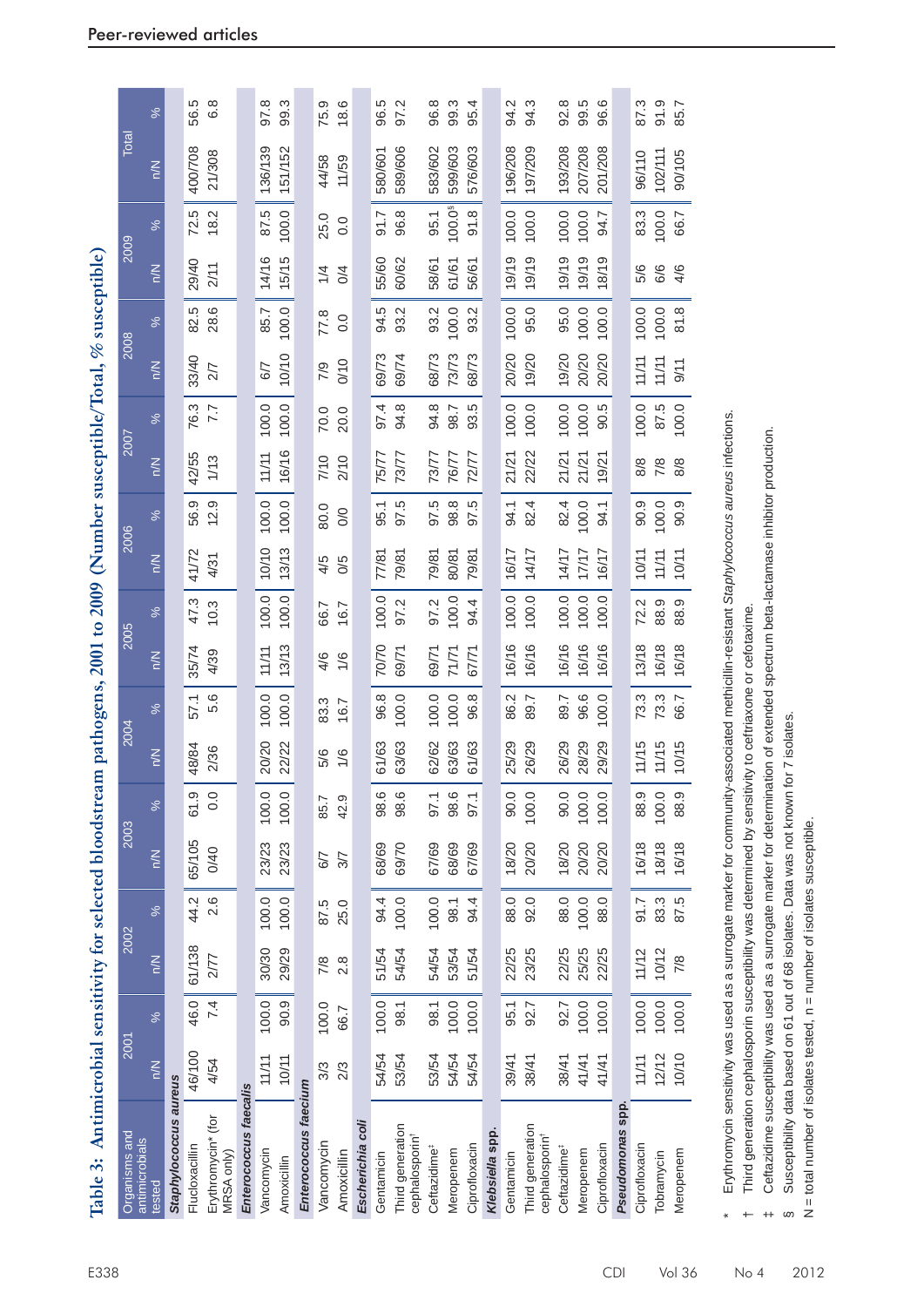Current Australian antibiotic guidelines recommend the use of intravenous flucloxacillin and gentamicin as empiric therapy for the treatment of undifferentiated sepsis regardless of a patient's age. $21$  However, the appropriateness of this recommendation needs to be carefully considered in the elderly, who are more likely to have gram negative sepsis, and are more prone to the side effects of antimicrobial drugs. Although in principle, gentamicin would achieve broad cover for the gram negative pathogens, the use of aminoglycosides may be problematic in the elderly due to the risks of developing sensorineural hearing loss, vestibular toxicity and nephrotoxicity. These risks are known to increase with age-related hearing and renal impairment, concurrent ototoxic and nephrotoxic medication use, and the development of sepsis-associated multi-organ dysfunction. Hence, empiric treatment with alternative antimicrobial agents may be more suitable for elderly patients. Given the favourable susceptibility patterns of major gram negative isolates and decreasing MRSA rates in the study population, piperacillin/tazobactam or ticarcillin/clavulanate may be more appropriate first-line antimicrobials for the treatment of undifferentiated sepsis, for both community and hospital-onset bacteraemia.

 At the start of the study period, the MRSA rates at The Alfred were high (>50% of total *S. aureus*  isolates for a particular year) but towards the end of the study period, they decreased to the national average of around 25%.<sup>32</sup> It was unclear why there were such high MRSA rates, but lack of structured infection control programs in the early years may have contributed. Recent Australian studies have shown that the implementation of basic infection control measures, such as reinforcement of handhygiene and antimicrobial stewardship, significantly contributed to an overall decline in MRSA rates. 33,34 A subsequent decline in rates at this institution was likely attributable to the introduction of similar practices halfway through the study period. Further work is needed to elucidate causal relationships. It remains unclear as to why such infection control measures did not confer similar trends in VRE rates.

# **Limitations**

 This study was conducted at a single institution and the results may not be generalisable to the whole Australian population. In addition, a selection bias may have occurred in excluding certain specialty patient populations such as solid organ and haematological transplant patients, oncology, cystic fibrosis and burns patients, thereby

resulting in a more homogenous general patient population with more favourable antimicrobial susceptibility profiles. Nonetheless, the main aim of this study was to evaluate the BSI trends in a general patient population who were not heavily immunosuppressed. Accordingly, this study has provided useful results and recommendations for the non-specialised patient population, which may be of some value to other tertiary centres. It is hoped that other centres will collate and publish their local data to provide further comparisons.

 Secondly, in this study it was not possible to determine the exact number of hospital admissions and days of bed-separation per year in the study population, and therefore it was not possible to calculate the incident rates of BSIs.

 Thirdly, although this study separated the BSI episodes into community onset and hospital onset infections according to time from admission to the first culture positivity (≤48 hours vs >48 hours), without accompanying clinical data, misclassification could have occurred. Examples include those who had peripherally inserted central venous catheter associated infections or those who re-presented within 48 hours of discharge from a previous episode of care. This is an inherent limitation of a retrospective study. However, these results provided relatively close estimations of true community and hospital onset BSI episodes.

 Lastly, due to the retrospective design, it was not possible to determine the relative contribution of coagulase negative staphylococci to the BSI epidemiology. Although this should be included in the analysis, BSIs with coagulase negative staphylococci are known to cause less significant mortality and morbidity when compared with other pathogens.<sup>7</sup>

### **Conclusions**

 This study provides some insight into the local epidemiology of BSI pathogens. It was concluded that over the last decade, there has been a changing epidemiology of BSI pathogens at this institution with gram negative organisms becoming the key contributors. Community onset infections, particularly in younger patients, appeared to drive this trend. Exact contributing factors within these groups need to be further elucidated. Closer surveillance of these trends is needed at The Alfred, as well as nation-wide, for provision of appropriate antimicrobial therapy for undifferentiated sepsis.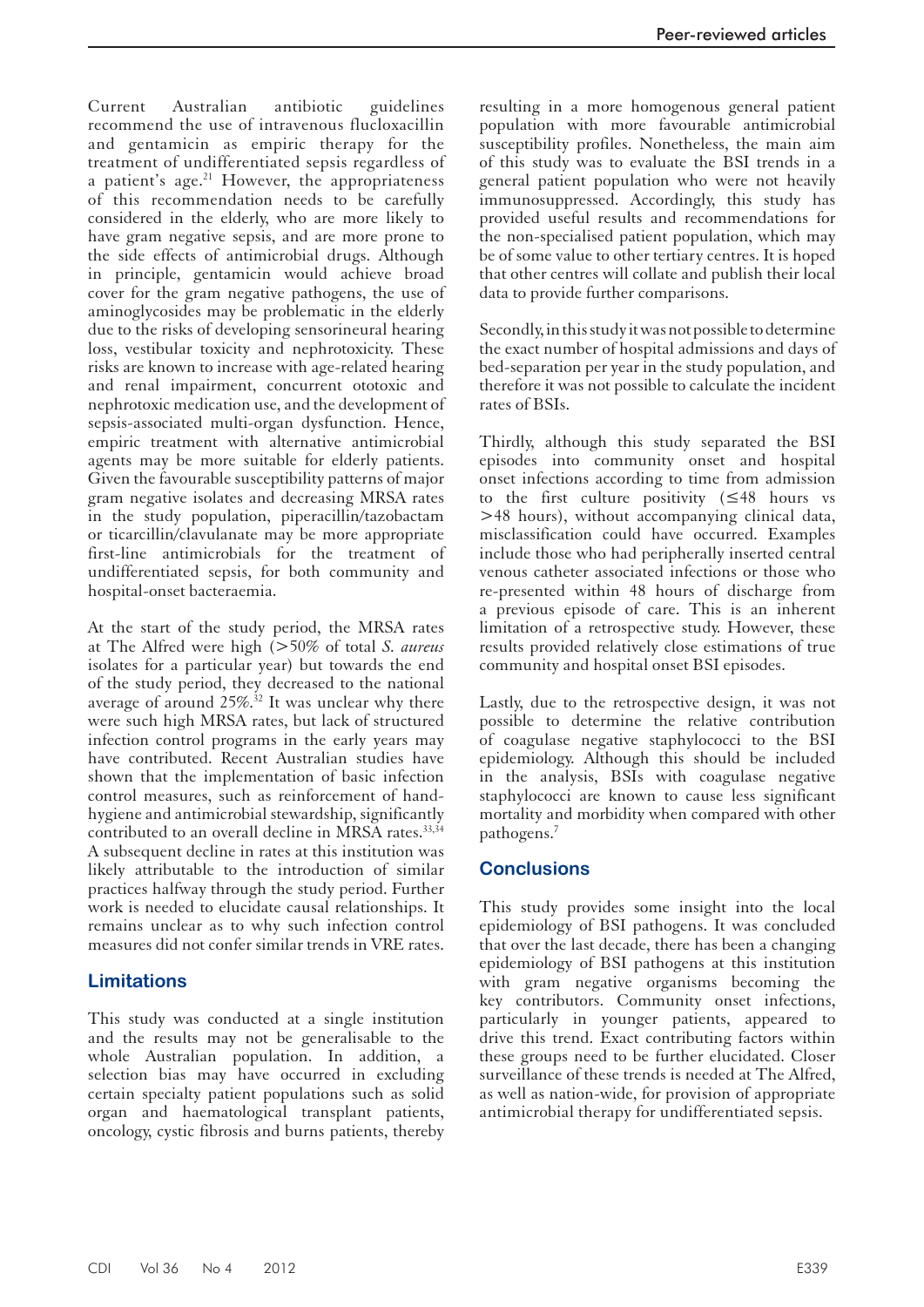### **Author details**

Dr Ar Kar Aung, Registrar in Infectious Diseases and General Medicine<sup>1,2</sup>

Dr Matthew J Skinner, General Medicine and Infectious Diseases Physician<sup>1,2</sup>

Dr Felicity J Lee, Resident Medical Officer<sup>1</sup>

A/Prof Allen C Cheng, Infectious Diseases and General Medicine Physician<sup>2,3</sup>

- 1. Department of Infectious Diseases and Microbiology, Sir Charles Gairdner Hospital, Nedlands, Western Australia
- 2. General Medical Unit, The Alfred, Prahran, Victoria
- 3. Department of Epidemiology and Preventive Medicine, Monash University, Melbourne, Victoria

Corresponding author: Dr Ar Kar Aung, General Medical Unit, The Alfred, Level 5, The Alfred Centre, Commercial Road, PRAHAN VIC 3181. Telephone: +61 3 9076 2000. Email: arkaraung@yahoo.com

# **References**

- 1. Angus DC, Linde-Zwirble WT, Lidicker J, et al. Epidemiology of severe sepsis in the United States: analysis of incidence, outcome, and associated costs of care. *Crit Care Med*  2001;29(7):1303–1310.
- 2. Martin GS, Mannino DM, Eaton S, et al. The epidemiology of sepsis in the United States from 1979 through 2000. *N Engl J Med* 2003;348(16):1546–1554.
- 3. Karchmer AW. Nosocomial bloodstream infections: organisms, risk factors, and implications. *Clin Infect Dis*  2000;31(4):S139–S143.
- 4. Murdoch DR. Microbiological patterns in sepsis: what happened in the last 20 years? *Int J Antimicrob Agents*  2009;34(4):S5–S8.
- 5. Deen J, Von Seidlein L, Andersen F, et al. Communityacquired bacterial bloodstream infections in developing countries in south and southeast Asia: a systematic review. *Lancet Infect Dis* 2012;12(6):480–487.
- 6. Luzzaro F, Vigano E, Fossati D, et al. Prevalence and drug susceptibility of pathogens causing bloodstream infections in northern Italy: a two-year study in 16 hospitals. *Eur J Clin Microbiol Infect Dis* 2002;2(12):849–855.
- 7. Albrecht SJ, Fishman NO, Kitchen J, et al. Reemergence of gram negative health care-associated bloodstream infections. *Arch Intern Med* 2006;166(12):1289–1294.
- 8. Marcos M, Soriano A, Inurrieta A, et al. Changing epidemiology of central venous catheter-related bloodstream infections: increasing prevalence of gram-negative pathogens. *J Antimicrob Chemother*  2011;66(9):2119–2125.
- 9. Luzzaro F, Ortisi G, Larossa M, et al. Prevalence and epidemiology of microbial pathogens causing bloodstream infections: results of the OASIS multicentre study. *Diagn Microbiol Infect Dis* 2011;69(4):363–369.
- 10.Lee CC, Chen SY, Chang I, et al. Comparison of clinical manifestations and outcome of community-acquired bloodstream infections among the oldest old, elderly, and adult patients. *Medicine* 2007;86(3):138–144.
- 11.Mylotte JM, Tayara A, Goodnough S. Epidemiology of bloodstream infection in nursing home residents: evaluation in a large cohort from multiple homes. *Clin Infect Dis* 2002;35(12):1484–1490.
- 12.Girard TD, Opal SM, Ely E. Insights into severe sepsis in older patients: from epidemiology to evidence-based management. *Clin Infect Dis* 2005;40(5):719–727.
- 13. Martin GS, Mannino DM, Moss M. The effect of age on the development and outcome of adult sepsis. *Crit Care Med* 2006;34(1):15–21.
- 14.Biedenbach DJ, Moet GJ, Jones RN. Occurrence and antimicrobial resistance pattern comparisons among bloodstream infection isolates from the SENTRY Antimicrobial Surveillance Program (1997–2002). *Diagn Microbiol Infect Dis* 2004;50(1):59–69.
- 15.Gikas A, Samonis G, Christidou A, et al. Gram negative bacteremia in non-neutropenic patients: a 3-year review. *Infection* 1998;26(3):155–159.
- 16 . Cardo D, Horan T, Andrus M, et al. National Nosocomial Infections Surveillance (NNIS) system report, data summary from January 1992 through June 2004, issued October 2004. *Am J Infect Control* 2004;32(8):470–485.
- 17.Adam HJ, DeCorby M, Rennie R, et al. Prevalence of antimicrobial resistant pathogens from blood cultures from Canadian hospitals: results of the CANWARD 2007–2009 study. *Diagn Microbiol Infect Dis* 2011;69(3):307–313.
- 18. Laupland KB, Lyytikainen O, Sogaard M, et al. The changing epidemiology of *Staphylococcus aureus*  bloodstream infection: a multinational populationbased surveillance study. *Clin Microbiol Infect* 2012; DOI:10.1111/j.1469–0691.2012.03903.x.
- 19. McGregor AR, Collignon PJ. Bacteraemia and fungaemia in an Australian general hospital – associations and outcomes. *Med J Aust* 1993;158(10):671–674.
- 20. Oldfield GS, Duggan JM, Ghosh HK. Septicaemia in a general hospital. *Med J Aust* 1982;1(4):169–172.
- 21. Antibiotic Expert Group. Therapeutic guidelines: antibiotic. Version 14. Melbourne: Therapeutic Guidelines Limited; 2010.
- 22. Andrews J. BSAC standardized disc susceptibility testing method (version 8). *J Antimicrob Chemother*  2009;64(3):454–489.
- 23. Nelson MR, Reid CM, Ames DA, et al. Feasibility of conducting a primary prevention trial of low-dose aspirin for major adverse cardiovascular events in older people in Australia: results from the ASPirin in Reducing Events in the Elderly (ASPREE) pilot study. *Med J Aust*  2008;189(2):105-109.
- 24. Reunes S, Rombaut V, Vogelaers D, et al. Risk factors and mortality for nosocomial bloodstream infections in elderly patoents. *Eur J Intern Med* 2011, 22(5):e39-44.
- 25. Lee CC, Chang CM, Hong MY, et al. Different impact of the appropriateness of empirical antibiotics for bacteremia among younger adults and the elderly in the ED. *Am J Emerg Med* 2012;DOI:10.1016/j.ajem:2012.07.024.
- 26. Turnidge JD, Nimmo GR, Pearson J, et al. Epidemiology and outcomes for *Staphylococcus aureus* bacteraemia in Australian hospitals, 2005–06: Report from the Australian Group on Antimicrobial Resistance. *Commun Dis Intell*  2007; 31(4):398–403.
- 27. Collignon P, Nimmo GR, Gottlieb T, et al. *Staphylococcus aureus* bacteremia, Australia. *Emerg Infect Dis*  2005;11(4):554–561.
- 28. Nimmo GR, Pearson JC, Collignon PJ, et al. Prevalence of MRSA among *Staphylococcus aureus* isolated from hospital inpatients, 2005: report from the Australian Group for Antimicrobial Resistance. *Commun Dis Intell*  2007;31(3):288–296.
- 29. Richards MJ, Russo PL. Surveillance of hospital-acquired infections in Australia—One Nation, Many States. *J Hosp Infect* 2007;65(2):174–181.